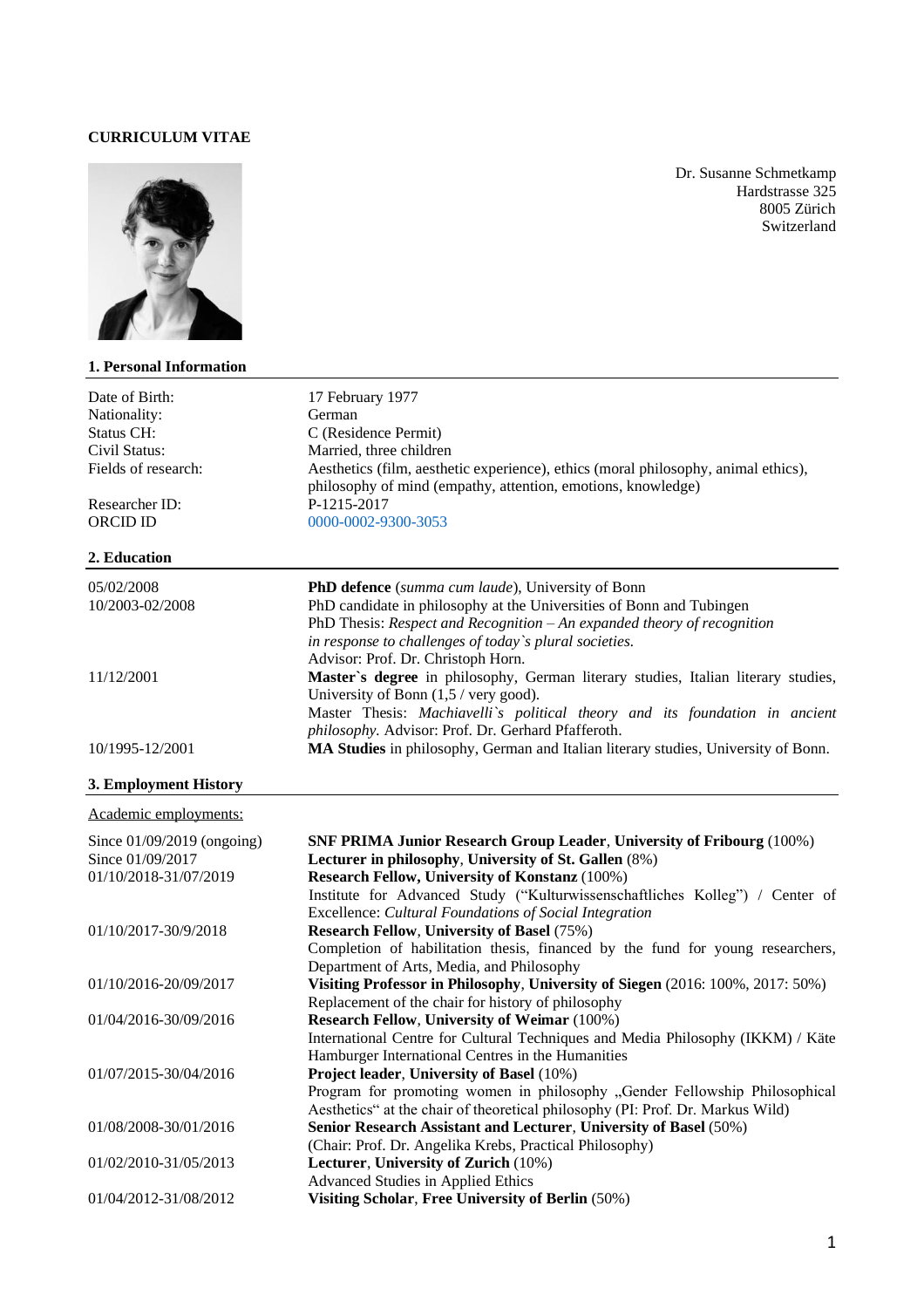|                       | DFG SFB 626: "Esthetic Experience and the Dissolution of Artistic Limits", Dep. of<br>Film Studies, Host: Prof. Dr. Gertrud Koch |
|-----------------------|----------------------------------------------------------------------------------------------------------------------------------|
| 01/10/2007-31/03/2008 | Teaching and research associate, University of Regensburg (100%)                                                                 |
| 01/10/2003-30/09/2006 | (Chair: Prof. Dr. Guido Löhrer, Practical Philosophy)<br>PhD fellow, University of Tubingen (100%)                               |
|                       | Graduate School: "Global challenges – transnational and transcultural approaches"<br>(German Research Foundation DFG)            |
| Other employments:    |                                                                                                                                  |
| 01/01/2007-31/12/2010 | Freelance journalist (100%), Cologne /Hamburg<br>Die Zeit, German Press Agency (dpa), Grimme Institute, Frankfurter Allgemeine   |
| 15/12/2001-30/09/2003 | Zeitung, Basler Zeitung, Tages-Anzeiger<br>Freelance journalist (100%), Cologne<br>DuMont New Media, WDR, General Anzeiger       |

# **4. Institutional Responsibilities**

| 2016      | Member of the committee "Gender Fellowship Philosophical Aesthetics"         |
|-----------|------------------------------------------------------------------------------|
| 2011-2016 | Member of the congregation of the department of philosophy and media studies |
| 2012-2015 | Member of the committee for the promotion of young scientists                |
| 2012      | Organisation of the lecture series "Kaleidoskop"                             |
| 2011-2012 | Student Councelling for the Erasmus Exchange Program                         |
| 2010-2011 | Member of the faculty meeting of philosophy and history                      |
| 2010      | Member of the examination committee, faculty of philosophy and history       |
| 2009-2010 | General student councelling for philosophy                                   |

# **5. Approved Research Projects**

| 09/2019-08/2024                                                         | "Aesthetics and Ethics of Attention", SNF PRIMA Grant (PI), assigned to the                                                                                                                                                                       |
|-------------------------------------------------------------------------|---------------------------------------------------------------------------------------------------------------------------------------------------------------------------------------------------------------------------------------------------|
| 10/2018-07/2019                                                         | highest level (1.147.220 CHF; 15% acceptance rate)<br>"Empathy and antipathy – From perspective taking to rejection of attention" (book<br>project "Empathie" with Junius Publisher), Institute for Advanced Study, University                    |
| 10/2017-09/2018                                                         | of Konstanz (35.000 Euro)<br>"Perspective and resonance as central aspects of the aesthetic experience with films,<br>and its epistemic and ethical value" (completion of habilitation), Research Fund for                                        |
| 04/2016-09/2016                                                         | Young Scientists, University of Basel (72.000 CHF)<br>"Perspective - Resonance – Body. The condensing processes in and by new TV<br>series", Paper presentations and publication project, Research Fellowship at IKKM                             |
| 02/2016-05/2016                                                         | Bauhaus-University of Weimar (44.000 Euro)<br>"Gender Fellowship Philosophical Aesthetics" (in collaboration with Markus Wild<br>and Miriam Fischer-Geboehrs), project for promotion of women in academia,                                        |
| 04/2012-07/2012                                                         | faculty grant by the centre for equal opportunities, University of Basel (20.000 CHF)<br>"Film, emotions, and ethical value", Visiting Fellow at Free University of Berlin,<br>mobility grant by Freiwillige Gesellschaft Basel (FAG) (8.000 CHF) |
| 10/2003-09/2006                                                         | "Respect and recognition – An expanded theory of recognition in reaction to current<br>challenges in plural societies", PhD-Fellowship by the German Research Foundation                                                                          |
| 6. Supervision of junior researchers on graduate and postgraduate level |                                                                                                                                                                                                                                                   |

| Since Spring 2016 (ongoing) | Co-supervisor of the PhD candidate Alina Cista ("Raumgefühle und Gefühlsräume.   |
|-----------------------------|----------------------------------------------------------------------------------|
|                             | Rahmung und Affektkonstruktion im Werk von Chantal Akerman" (official            |
|                             | supervisor: Prof. Dr. Magrit Tröhler, University of Zurich)                      |
| 2016-2017                   | Examiner in "state examination" in philosophy, University of Siegen (Maurits     |
|                             | Heumann, Julia Schmidt-Stafford, Fabienne Froitzheim, Dilan Tunc)                |
| 2008-2015                   | Supervisor of several MA-theses in philosophy, University of Basel (Miranda      |
|                             | Oeschger, Lukas Linder, Erika Regös, Philipp Schrämmli, Jonas Gillmann, Stefanie |
|                             | Kröpf) and examiner in oral MA exams (Daniela Gassner, Lisa Beck, Miranda        |
|                             | Oeschger, Flavia Kliebens)                                                       |
| 2013                        | Supervisor of MAS Theses in "Advanced Studies in Applied Ethics", University of  |
|                             | Zürich (Reinhard Kramm, Nils Stohner)                                            |
|                             |                                                                                  |

### **7. Teaching activities**